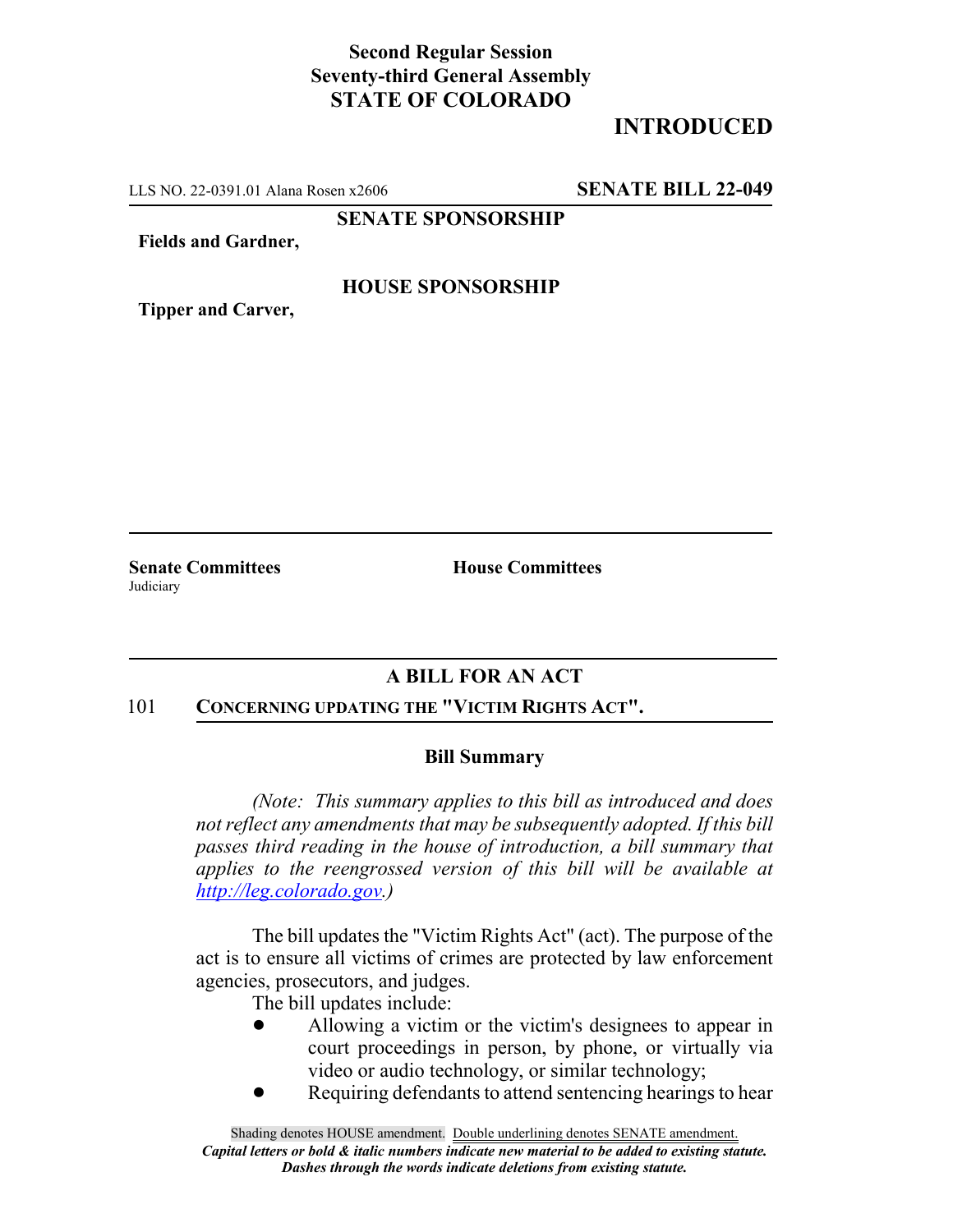the victim's impact statement, unless the court excludes the defendant;

- ! Clarifying that a victim or the victim's designees have a right to consult with the prosecution after any crime against the victim has been charged, and the prosecutor shall explain the sentencing terms;
- Requiring the court to provide the victim or the victim's designees with translation or interpretation services as needed during all critical stages of the hearing;
- ! Clarifying that a victim or the victim's designees have a right to attend all parole board hearings;
- Requiring a court to order a bond hearing in any case that falls under the act; and
- ! Clarifying that more than one person can represent the interests of a victim who is deceased or incapacitated.

| $\mathbf{1}$   | Be it enacted by the General Assembly of the State of Colorado:                |
|----------------|--------------------------------------------------------------------------------|
| $\overline{2}$ | <b>SECTION 1.</b> In Colorado Revised Statutes, add 24-4.1-300.1 as            |
| $\overline{3}$ | follows:                                                                       |
| $\overline{4}$ | 24-4.1-300.1. Short title. THE SHORT TITLE OF THIS PART 3 IS THE               |
| 5              | "VICTIM RIGHTS ACT".                                                           |
| 6              | <b>SECTION 2.</b> In Colorado Revised Statutes, 24-4.1-302, amend              |
| $\overline{7}$ | $(2)(e.5)$ and $(2)(k.3)$ ; and <b>add</b> $(1)(nn)$ and $(1)(oo)$ as follows: |
| 8              | <b>24-4.1-302. Definitions.</b> As used in this part 3, and for no other       |
| 9              | purpose, including the expansion of the rights of any defendant:               |
| 10             | (1) "Crime" means any of the following offenses, acts, and                     |
| 11             | violations as defined by the statutes of the state of Colorado, whether        |
| 12             | committed by an adult or a juvenile:                                           |
| 13             | (nn) FIRST DEGREE ARSON, IN VIOLATION OF SECTION 18-4-102;                     |
| 14             | CONTRIBUTING TO THE DELINQUENCY OF A MINOR, IN<br>(00)                         |
| 15             | VIOLATION OF SECTION $18-6-701$ (1)(a).                                        |
| 16             | (2) "Critical stages" means the following stages of the criminal               |
| 17             | justice process:                                                               |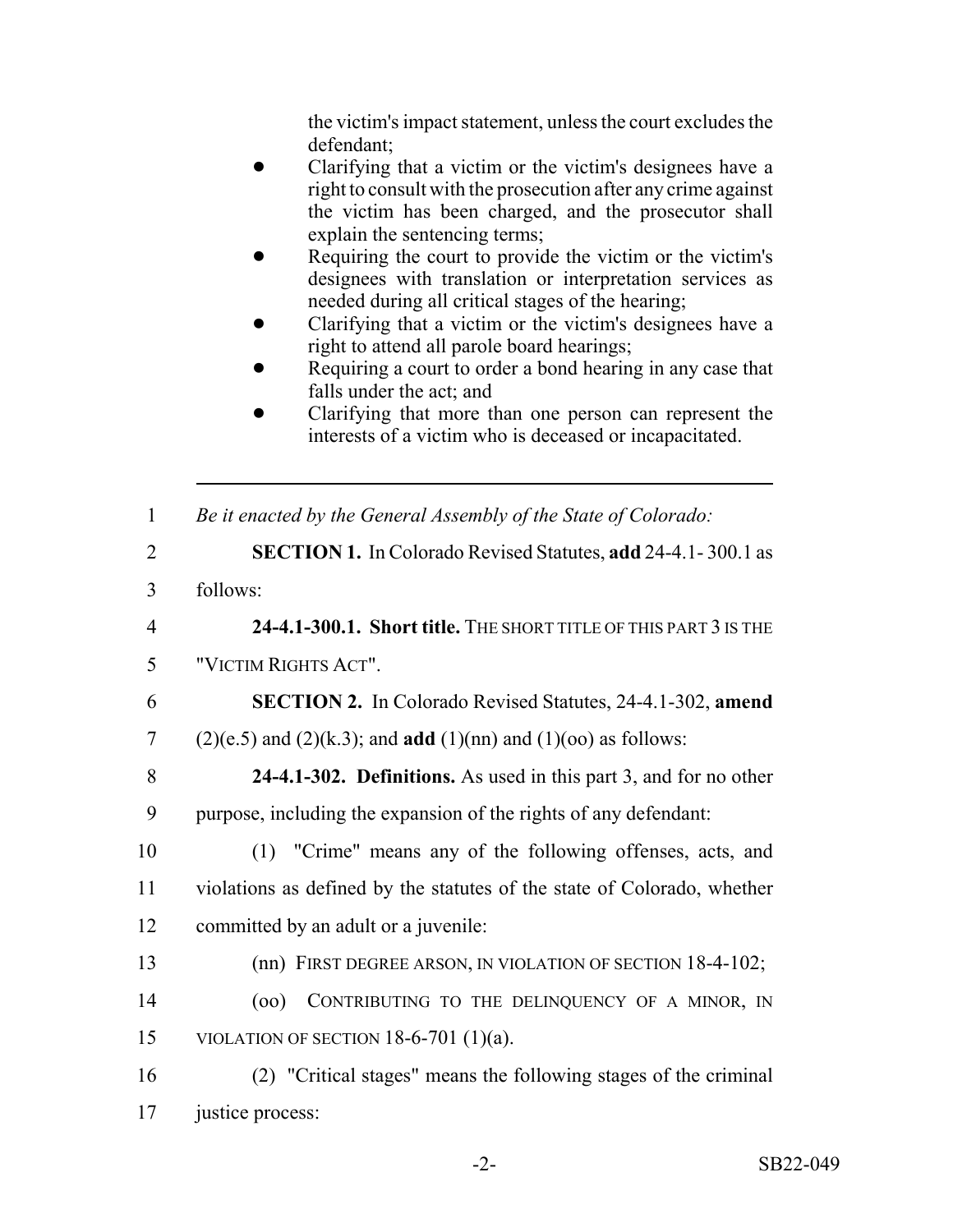(e.5) Any subpoena OR APPLICATION for records concerning the victim's medical history; mental health; education; or victim's compensation; OR RECORDS THAT ARE PERSONAL, CONFIDENTIAL, OR 4 PRIVILEGED PURSUANT TO SECTION 13-90-107;

 (k.3) The filing of any complaint, summons, or warrant FILED by 6 the probation department; for failure to report to probation or because the location of a person convicted of a crime is unknown;

 **SECTION 3.** In Colorado Revised Statutes, 24-4.1-302.5, **amend** 9 (1)(b), (1)(b.9), (1)(d)(I), (1)(d)(VII), (1)(d.5)(I), (1)(d.5)(III), 10 (1)(d.5)(IV), (1)(e), (1)(j), (1)(j.2), (1)(j.5)(I), (1)(j.5)(II), (1)(j.5)(III), (1)(j.5)(V), and (1)(z); and **add** (1)(e.2) as follows:

 **24-4.1-302.5. Rights afforded to victims - definitions.** (1) In order to preserve and protect a victim's rights to justice and due process, each victim of a crime has the following rights:

 (b) The right to be informed of and BE present BY APPEARING IN PERSON, BY PHONE, VIRTUALLY BY AUDIO OR VIDEO, OR SIMILAR TECHNOLOGY for all critical stages of the criminal justice process as specified in section 24-4.1-302 (2); except that the victim shall have the right to be informed of, without being present for, the critical stages described in section 24-4.1-302 (2)(a), (2)(a.5), (2)(a.7), (2)(e.5), (2)(k.3), 21 (2)(n), (2)(p), (2)(q), and (2)(u), AND (2)(v);

22 (b.9) The right to receive  $\alpha$  AN UNREDACTED, free copy of the initial incident report from the investigating law enforcement agency; except that the release of a document associated with the investigation is at the discretion of the law enforcement agency based on the status of the case or security and safety concerns in a correctional facility, local jail, or 27 private contract prison as defined in section 17-1-102. C.R.S.; THE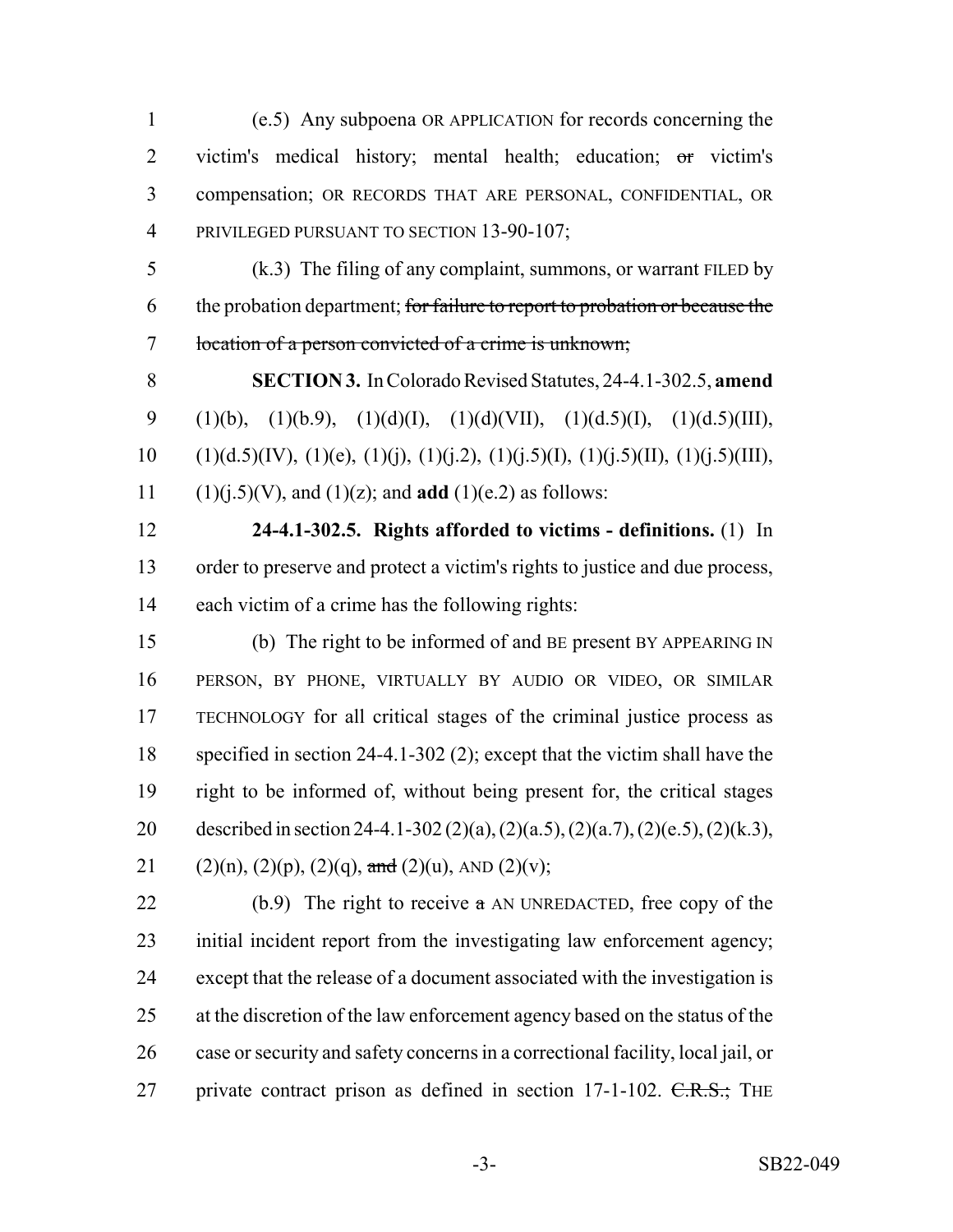INITIAL INCIDENT REPORT MUST CONTAIN, AT A MINIMUM, THE VICTIM'S NAME, THE OFFENDER'S NAME, THE DATE OF THE CRIME, THE CHARGES, AND A SUMMARY OF THE INCIDENT SO THE VICTIM HAS SUFFICIENT DETAIL TO HELP THE VICTIM WITH, INCLUDING BUT NOT LIMITED TO, INSURANCE CLAIMS, EMPLOYER INTERCESSION, PROTECTION ORDERS, AND LANDLORD-TENANT NOTIFICATION.THE INITIAL REPORT MAY REDACT THE NAMES OF OTHER VICTIMS INVOLVED IN THE INCIDENT WHO ARE NOT RELATED TO THE VICTIM REQUESTING THE REPORT.

(d) The right to be heard at any court proceeding:

 (I) Involving the defendant's bond as specified in section 11 24-4.1-302 (2)(c). IF THERE IS A REQUEST TO DECREASE OR MODIFY THE 12 BOND OR BOND CONDITIONS, THE COURT SHALL SET A HEARING PURSUANT TO SECTION 16-4-109(1), AND THE DISTRICT ATTORNEY SHALL NOTIFY THE 14 VICTIM OF THE HEARING.

 (VII) Involving ANY APPLICATION TO THE COURT FOR THE ISSUANCE OF a subpoena for records concerning the victim's medical history, mental health, education, or victim compensation, or any other records that are PERSONAL, CONFIDENTIAL, OR privileged pursuant to section 13-90-107;

 (d.5) (I) If a victim or a victim's designee is unavailable to be 21 present for the critical stages described in paragraph  $(d)$  of this subsection  $(\text{+)}$  SUBSECTION (1)(d) OF THIS SECTION and the victim or the victim's designee wishes to address the court, the right to request that the court, within the court's resources, arrange and provide the means for the victim and the victim's designee to provide input to the court beyond a written victim impact statement, WHICH MAY INCLUDE, BUT NEED NOT BE LIMITED TO, APPEARING BY PHONE, VIRTUALLY BY VIDEO OR AUDIO, OR SIMILAR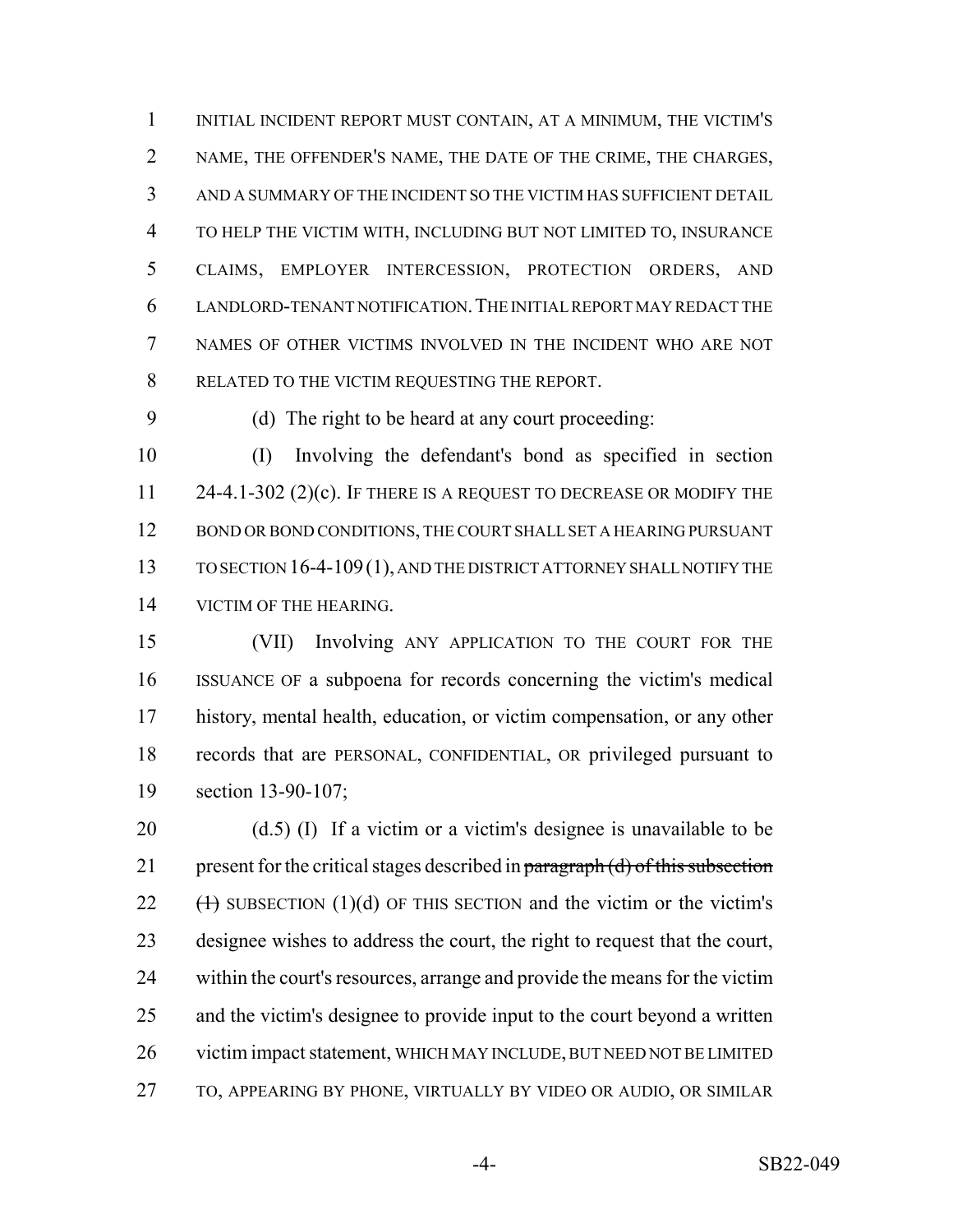TECHNOLOGY.

 (III) The victim or the victim's designee shall notify the district 3 attorney within a reasonable time that he or she THE VICTIM OR THE VICTIM'S DESIGNEE is unavailable to attend the court hearing. The district attorney's office shall then inform the court that the victim or the victim's 6 designee, due to his or her THE VICTIM'S OR THE VICTIM'S DESIGNEE'S unavailability, is requesting the court to arrange for and provide the 8 means to address the court, which may MUST include but need not be limited to appearing by phone, VIRTUALLY BY VIDEO OR AUDIO, or similar technology. The district attorney shall inform the victim or the victim's 11 designee of the court's decision regarding an alternate arrangement 12 AVAILABLE OPTIONS TO APPEAR REMOTELY.

 (IV) This subsection (1)(d.5) applies to a victim who is incarcerated or otherwise being held in a local county jail, the department of corrections, or the division of youth services in the department of human services, but is limited to participation by telephone OR APPEARING VIRTUALLY BY VIDEO OR AUDIO, OR SIMILAR TECHNOLOGY.

 (e) The right to consult with the prosecution after any crime against the victim has been charged, PRIOR TO ANY PREFILE OR POST FILING DIVERSION OFFER, prior to any disposition of the case, or prior to any trial of the case, and the right to be informed of the final disposition 22 of the case. THE RIGHT TO CONSULT WITH THE PROSECUTION MUST INCLUDE AN EXPLANATION TO THE VICTIM OF THE POSSIBILITY THAT THE DEFENDANT MAY NOT SERVE THE DEFENDANT'S ENTIRE SENTENCE IN PRISON BECAUSE THE DEFENDANT MAY RECEIVE GOOD TIME CREDITS OR EARNED TIME WHILE INCARCERATED;

(e.2) THE RIGHT TO BE INFORMED IF A DISTRICT ATTORNEY GRANTS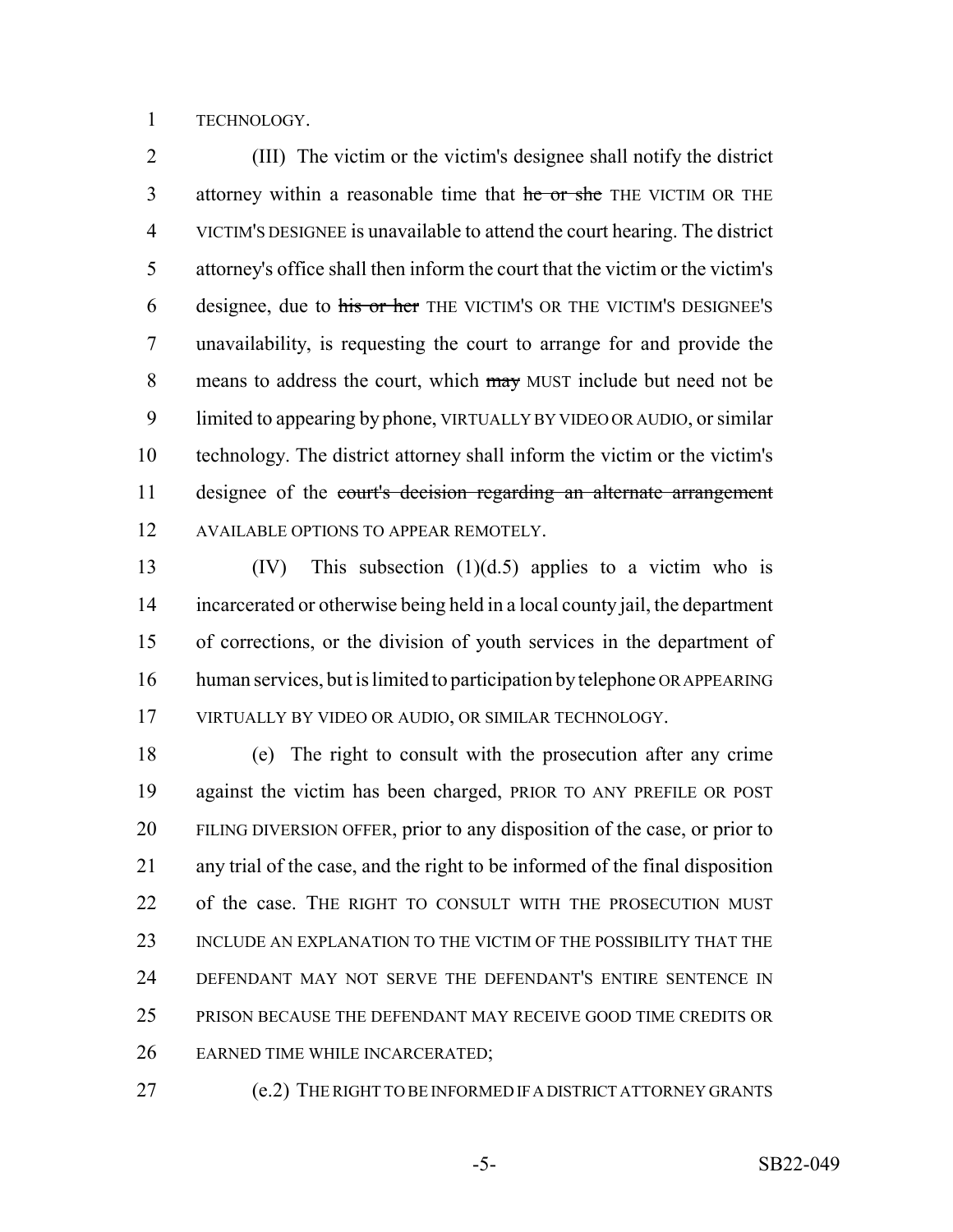EARLY TERMINATION TO AN OFFENDER PARTICIPATING IN A DIVERSION PROGRAM AND THE DATE OF TERMINATION FROM THE DIVERSION PROGRAM;

 (j) The right to be informed of any proceeding at which any postconviction release from confinement in a secure state correctional facility is being considered for any person convicted of a crime against the victim and the right to be PRESENT BY APPEARING IN PERSON, BY PHONE, OR VIRTUALLY BY VIDEO OR AUDIO, OR SIMILAR TECHNOLOGY, AND heard at any such proceeding or to provide written information. thereto. For purposes of this subsection (1), "proceeding" means reconsideration of sentence, a parole hearing, a full parole board review, REVOCATION HEARING, RESCISSION HEARING, commutation of sentence, or consideration for placement in the specialized program developed by the department of corrections pursuant to section 17-34-102.

 (j.2) The right to be informed of any request for progression from the state mental health hospital on behalf of a person in its custody as a result of a criminal case involving the victim, and the right to be PRESENT 18 BY APPEARING IN PERSON, BY PHONE, OR VIRTUALLY BY VIDEO OR AUDIO, OR SIMILAR TECHNOLOGY, AND heard at any hearing during which a court 20 considers such a request. For purposes of this subsection  $(1)(i.2)$ , "request for progression" includes any request for off-grounds or unsupervised privileges, community placement, conditional release, unconditional discharge, or a special furlough.

24 (j.5) (I) The right to provide a written victim impact statement that 25 will MUST be included with any referral made by the department of corrections or a district court to place an offender in a community corrections facility or program. A community corrections board may

-6- SB22-049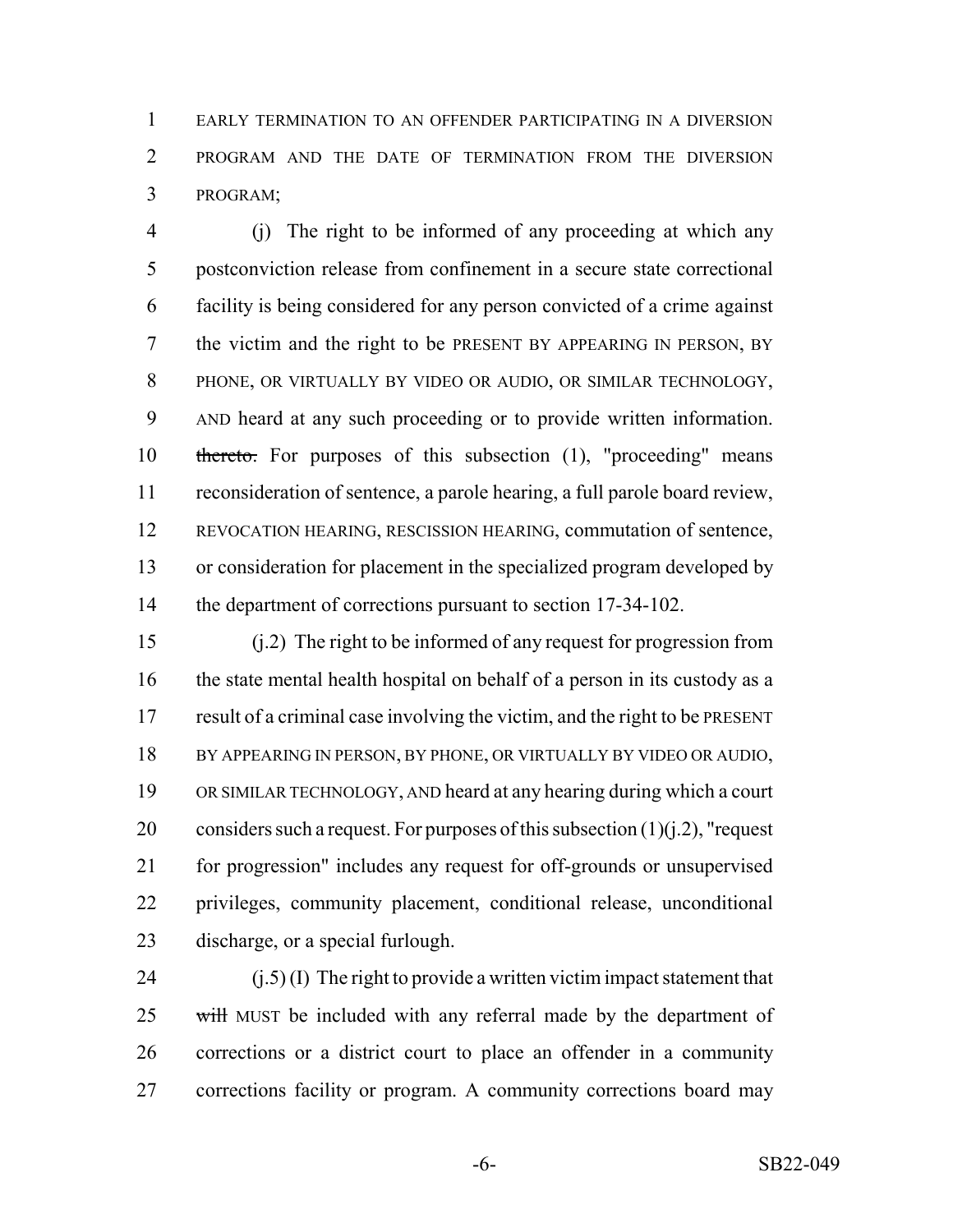allow a victim to provide an oral statement BY APPEARING IN PERSON, BY PHONE, OR VIRTUALLY BY VIDEO OR AUDIO, OR SIMILAR TECHNOLOGY, to the community corrections board when an offender is being considered for a direct sentence to community corrections and may place reasonable limits on the victim's oral statement.

6 (II) For purposes of this paragraph SUBSECTION (1)(j.5), the victim shall have the right to provide a separate oral statement BY APPEARING IN PERSON, BY PHONE, OR VIRTUALLY BY VIDEO OR AUDIO, OR SIMILAR TECHNOLOGY, to the community corrections board considering a transitional referral, but the board shall have discretion to place reasonable parameters on the victim's oral statement. If a community corrections board denies the offender's referral to community corrections, 13 the victim's right under this subparagraph  $(H)$  SUBSECTION  $(1)(i.5)(II)$  to 14 provide an oral statement shall MUST not take effect.

15 (III) For purposes of this subsection  $(1)(i.5)$ , if a victim or a victim's designee is unavailable to be present for a proceeding to consider an offender for a direct sentence or transitional referral to community 18 corrections as described in subsection  $(1)(i.5)(I)$  of this section, and the victim or the victim's designee wishes to address the community corrections board, the victim or the victim's designee shall notify the 21 community corrections board within a reasonable time that the victim is unavailable to attend the proceeding but would like to make a statement. Within its resources, the community corrections board shall arrange for 24 and provide the means for the victim to address the board, which means 25 may include, but need not be limited to, appearing by phone IN PERSON, 26 BY PHONE, OR VIRTUALLY BY AUDIO OR VIDEO, or via similar technology. 27 (V) This subsection  $(1)(i.5)$  applies to a victim who is incarcerated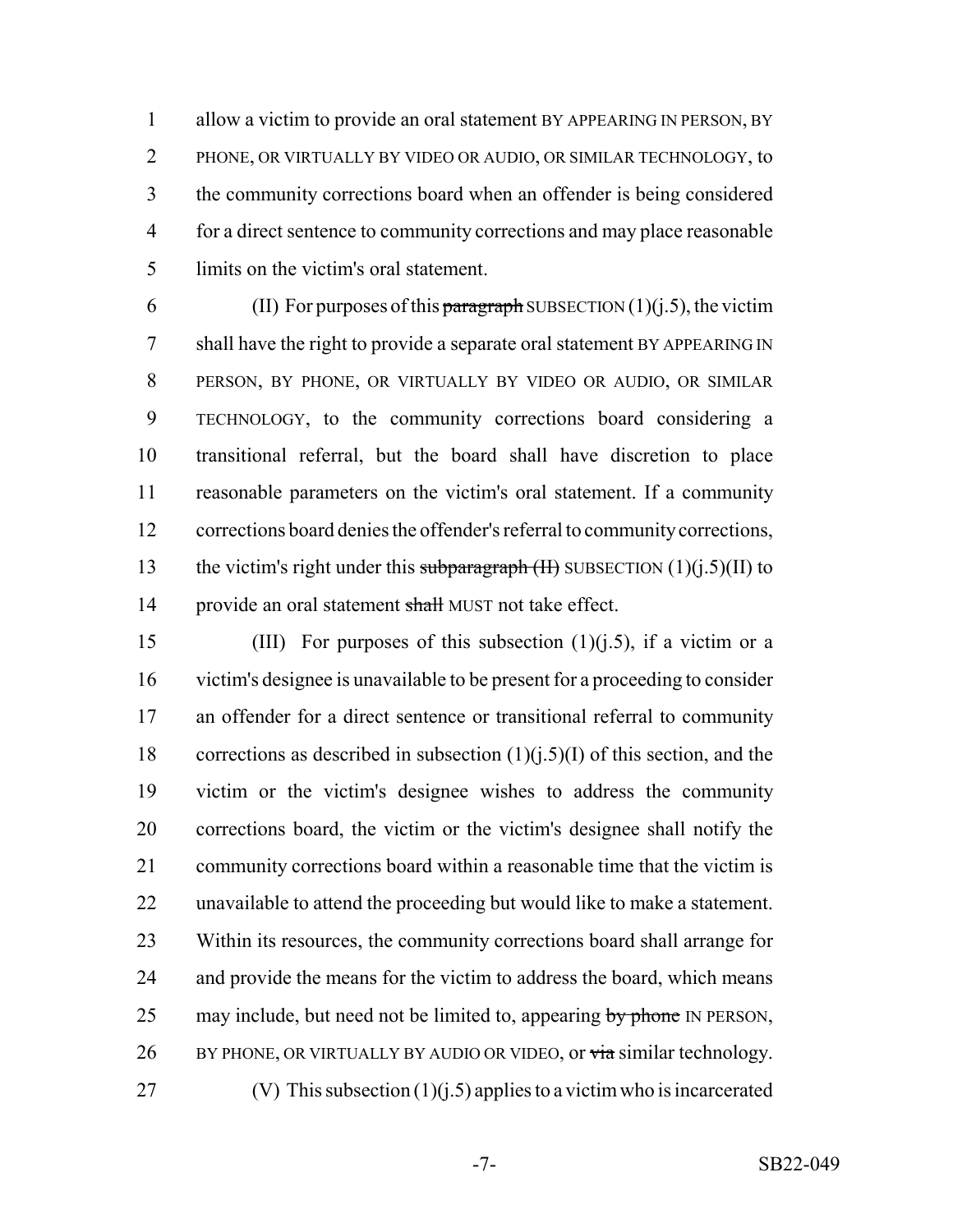or otherwise being held in a local county jail, the department of corrections, or the division of youth corrections in the department of 3 human services but is limited to participation by phone APPEARING IN PERSON, BY PHONE, OR VIRTUALLY BY AUDIO OR VIDEO, or similar technology.

 (z) The right to be notified of a hearing concerning any motion filed for or petition for sealing of records described in section 24-72-706 OR 24-72-709 or 24-72-710 filed by a defendant in the criminal case whose crime falls under section 24-4.1-302 (1);

 **SECTION 4.** In Colorado Revised Statutes, 24-4.1-303, **amend** 11 (2), (3.5), (4), (10)(b)(IV), (11)(b.7), (13.5)(a)(VI), (14.3), and (14.5)(b); and **add** (1.5), (14.5)(a.5), (14.5)(d), and (14.5)(e) as follows:

 **24-4.1-303. Procedures for ensuring rights of victims of crimes.** (1.5) IF A CRIME VICTIM IS DECEASED OR INCAPACITATED, AS 15 DEFINED IN SECTION 24-4.1-302 (5), ONE OR MORE PEOPLE, AS DESCRIBED 16 IN SECTION 24-4.1-302 (6), MAY REPRESENT THE INTERESTS OF THE VICTIM AS THE VICTIM'S DESIGNEE AND MAY HAVE THE RIGHT TO BE INFORMED, PRESENT, OR HEARD AT ANY PROCEEDING PURSUANT TO SECTION 19 24-4.1-302.5 (1)(d), (1)(j), AND (1)(j.5) AND SUBSECTIONS (13.5)(a)(III),  $(13.5)(a)(IV)$ , AND  $(14)(d)$  OF THIS SECTION.

21 (2) Upon request of a victim, All correctional officials shall keep confidential the address, telephone number, place of employment, or other personal information of such victim or members of such victim's immediate family.

 (3.5) The district attorney's office, if practicable, shall inform the victim of any pending motion or decision by the district attorney to 27 sequester the victim from a critical stage in the case. The district attorney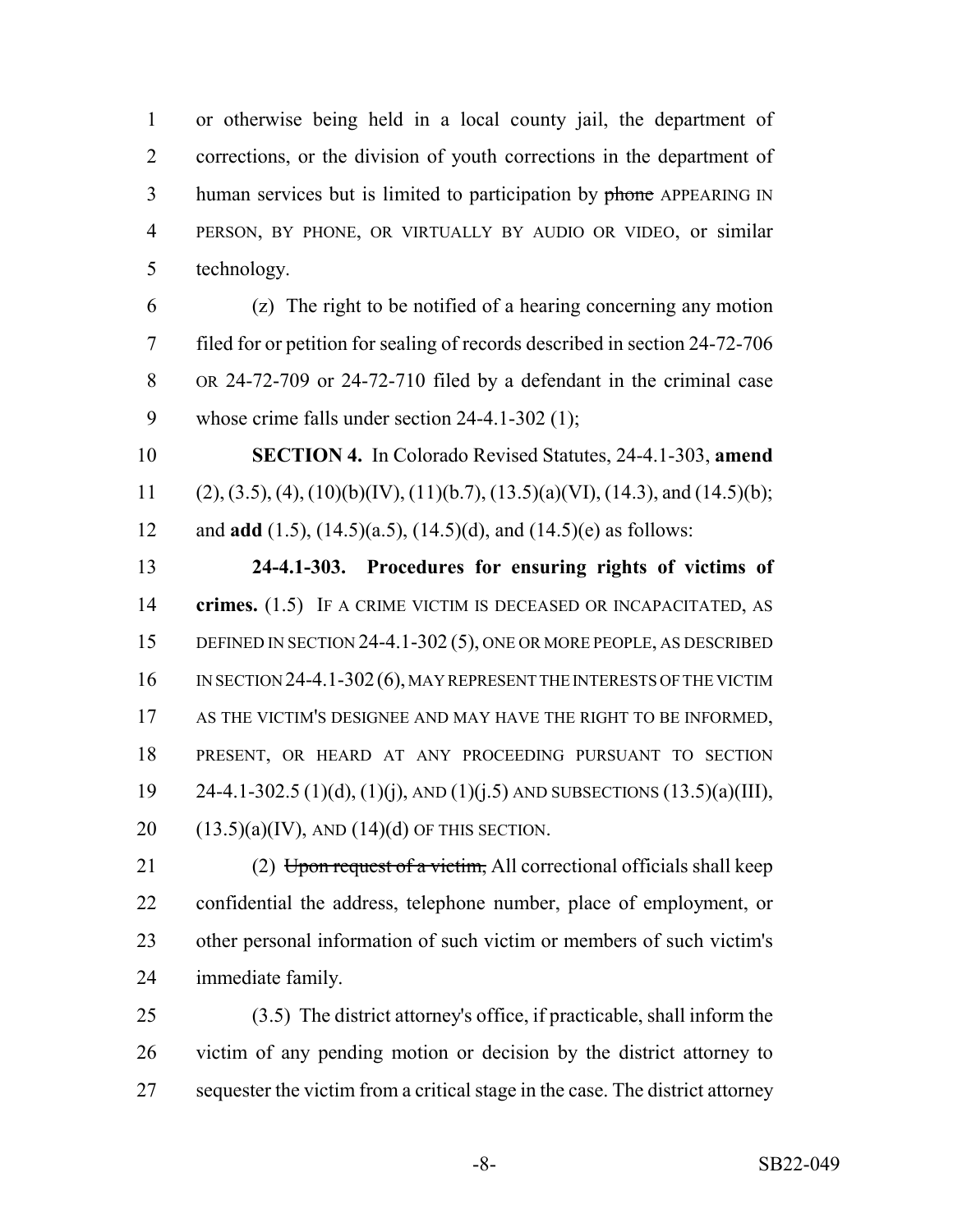shall inform the court of the victim's position on the motion or the district attorney's decision, if any. If the victim has objected, then the court, before granting the sequestration order, shall state in writing or on the record that the victim's objection was considered and state the basis for 5 the court's decision. IF A VICTIM IS SEQUESTERED, THE COURT SHALL WORK WITH THE DISTRICT ATTORNEY TO PRIORITIZE THE VICTIM'S TESTIMONY AND MINIMIZE THE AMOUNT OF TIME THE VICTIM IS SEQUESTERED FROM THE CRITICAL STAGE IN THE CASE.

 (4) After a crime has been charged, OR AS PART OF A PREFILING OR POST FILING DIVERSION OFFER, unless inconsistent with the requirements 11 of investigative activities, the district attorney shall consult, where IF practicable, with the victim concerning the reduction of charges, negotiated pleas, diversion, dismissal, seeking of death penalty, or other 14 disposition. THE DISTRICT ATTORNEY SHALL EXPLAIN TO THE VICTIM THE POSSIBILITY THAT THE DEFENDANT MAY NOT SERVE THE DEFENDANT'S ENTIRE SENTENCE IN PRISON BECAUSE THE DEFENDANT MAY RECEIVE GOOD TIME CREDITS OR EARNED TIME WHILE INCARCERATED. Failure to 18 comply with this subsection (4) shall DOES not invalidate any decision, 19 agreement, or disposition. This subsection (4) shall MUST not be construed as a restriction on or delegation of the district attorney's authority under the constitution and laws of this state.

 (10) (b) As soon as available, the law enforcement agency shall give to each victim, as appropriate, the following information:

 (IV) UPON REQUEST OF THE VICTIM, the law enforcement agency shall provide the victim in a cold case information concerning any change 26 in the status of the case. In addition, the law enforcement agency shall provide an update at least annually to the victim concerning the status of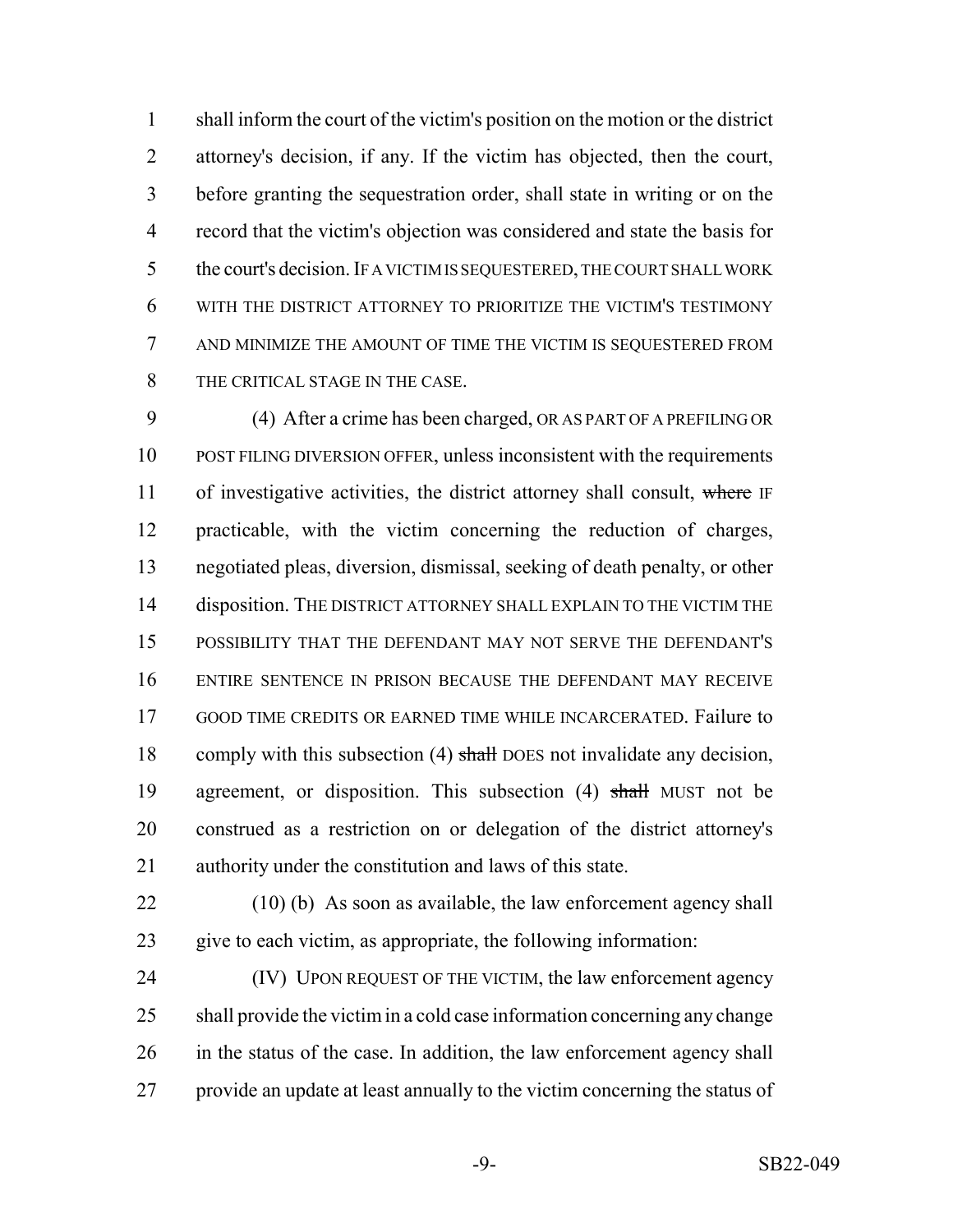a cold case involving one or more crimes for which the criminal statute of limitations is longer than three years.

(11) The district attorney shall inform a victim of the following:

 (b.7) Any motion filed, UNLESS THE MOTION IS DENIED BECAUSE THE MOTION IS EITHER INSUFFICIENT OR THE DEFENDANT IS NOT ENTITLED TO RELIEF, or any hearing concerning a motion or petition for sealing of records as described in section 24-72-706, 24-72-709, or 24-72-710 that was filed by a defendant in the criminal case and whose crime falls under section 24-4.1-302 (1). The notification should be made using the last known contact information that is available for the victim.

 (13.5) (a) Following a sentence to probation and upon the written request of a victim, the probation department shall notify the victim of the following information regarding any person who was charged with or convicted of a crime against the victim:

 (VI) Any complaint, summons, or warrant filed by the probation 16 department; for failure to report to probation or because the location of 17 a person convicted of a crime is unknown;

18 (14.3) Upon receipt of a written statement from the victim, The 19 juven is parole board shall notify the victim of the following information regarding any person who was charged with or adjudicated of an offense against the victim:

 (a) Any scheduled juvenile parole hearings pursuant to sections 19-2.5-1203 and 19-2.5-1206 regarding the person, any change in the scheduling of such a hearing in advance of the hearing, the victim's right to be present and heard at such hearings, the results of any such hearing, any parole decision to release the person, and the terms and conditions of any such release; AND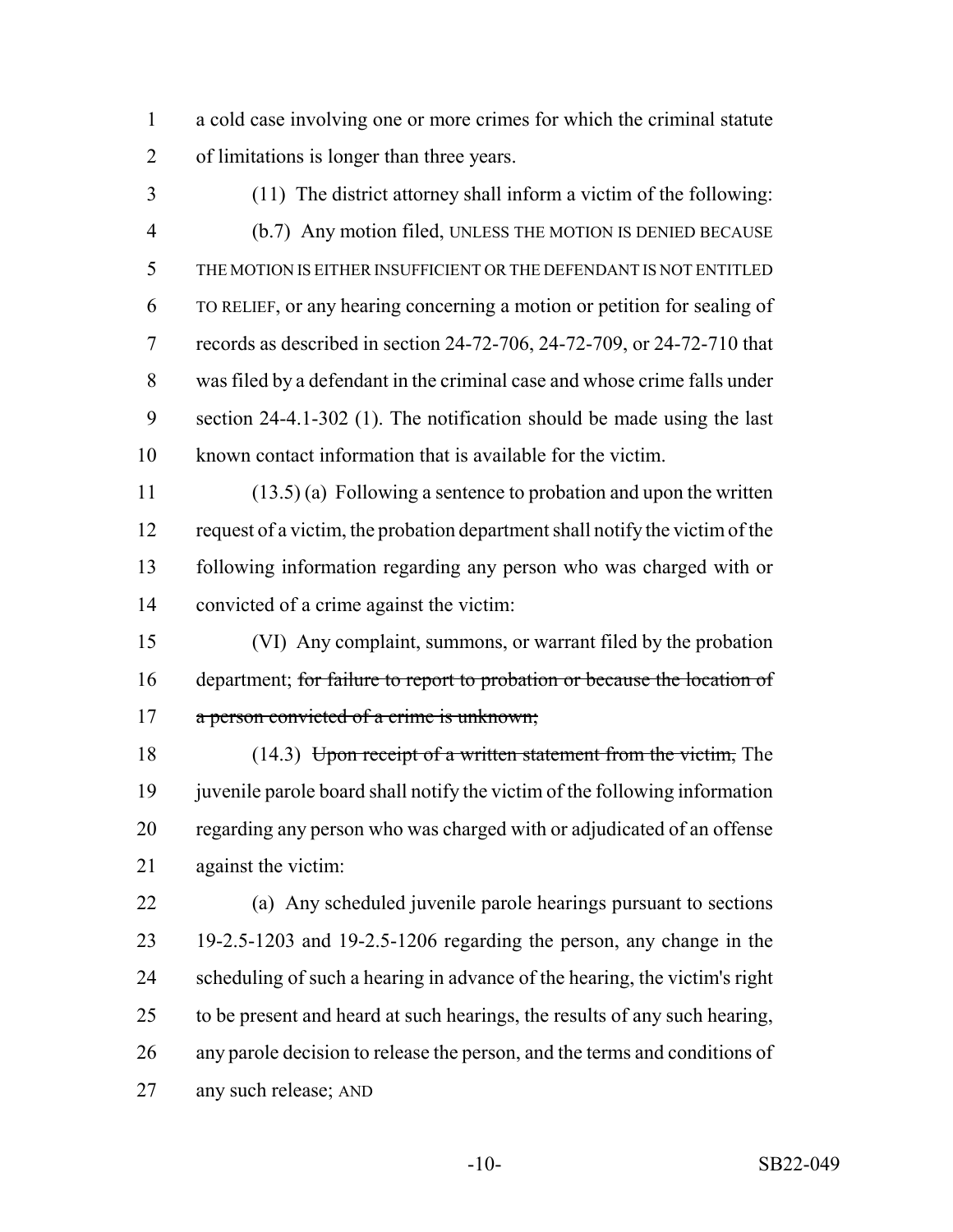- 1 (b) Any escape by the person while serving juvenile parole and 2 any subsequent recapture of the person;
- 3 (c) Any placement change that occurs during the period of parole 4 that may impact the victim's safety or public safety as determined by the 5 division of youth services; and
- 

6 (d) Any discharge from juvenile parole.

7 (14.5) (a.5) IN THE ABSENCE OF A COURT ORDER, A PARTY SHALL 8 NOT ISSUE A SUBPOENA TO PRODUCE PURSUANT TO RULE 17 OF THE 9 COLORADO RULES OF CRIMINAL PROCEDURE FOR THE PRODUCTION OF 10 PERSONAL, CONFIDENTIAL, OR PRIVILEGED RECORDS REGARDING A VICTIM. 11 (b) (I) At a proceeding specified in section 24-4.1-302.5  $12$  (1)(d)(VII), involving a subpoena for records of a victim, the court shall 13 ascertain whether the victim received notice from the district attorney's 14 office of the subpoena. After considering all evidence relevant to the 15 subpoena, the court shall deny a request for a victim's records that are 16 privileged pursuant to section 13-90-107, C.R.S., unless the court makes 17 a finding supported by specific facts that a victim has expressly or 18 impliedly waived the victim's statutory privilege specified in section 19 13-90-107, C.R.S. AFTER CONSIDERING ALL RELEVANT EVIDENCE, THE 20 COURT SHALL DENY AN APPLICATION FOR THE ISSUANCE OF A SUBPOENA 21 FOR PRIVILEGED RECORDS PURSUANT TO SECTION 13-90-107, UNLESS THE 22 COURT FINDS, AS SUPPORTED BY SPECIFIC EVIDENCE, THAT A VICTIM HAS 23 WAIVED THE STATUTORY PRIVILEGE. IN CONSIDERING THE APPLICATION 24 FOR THE ISSUANCE OF A SUBPOENA FOR PERSONAL OR CONFIDENTIAL 25 RECORDS, THE COURT SHALL DETERMINE WHETHER:

26 (A) THERE IS A REASONABLE LIKELIHOOD THAT THE SUBPOENAED 27 RECORDS EXIST;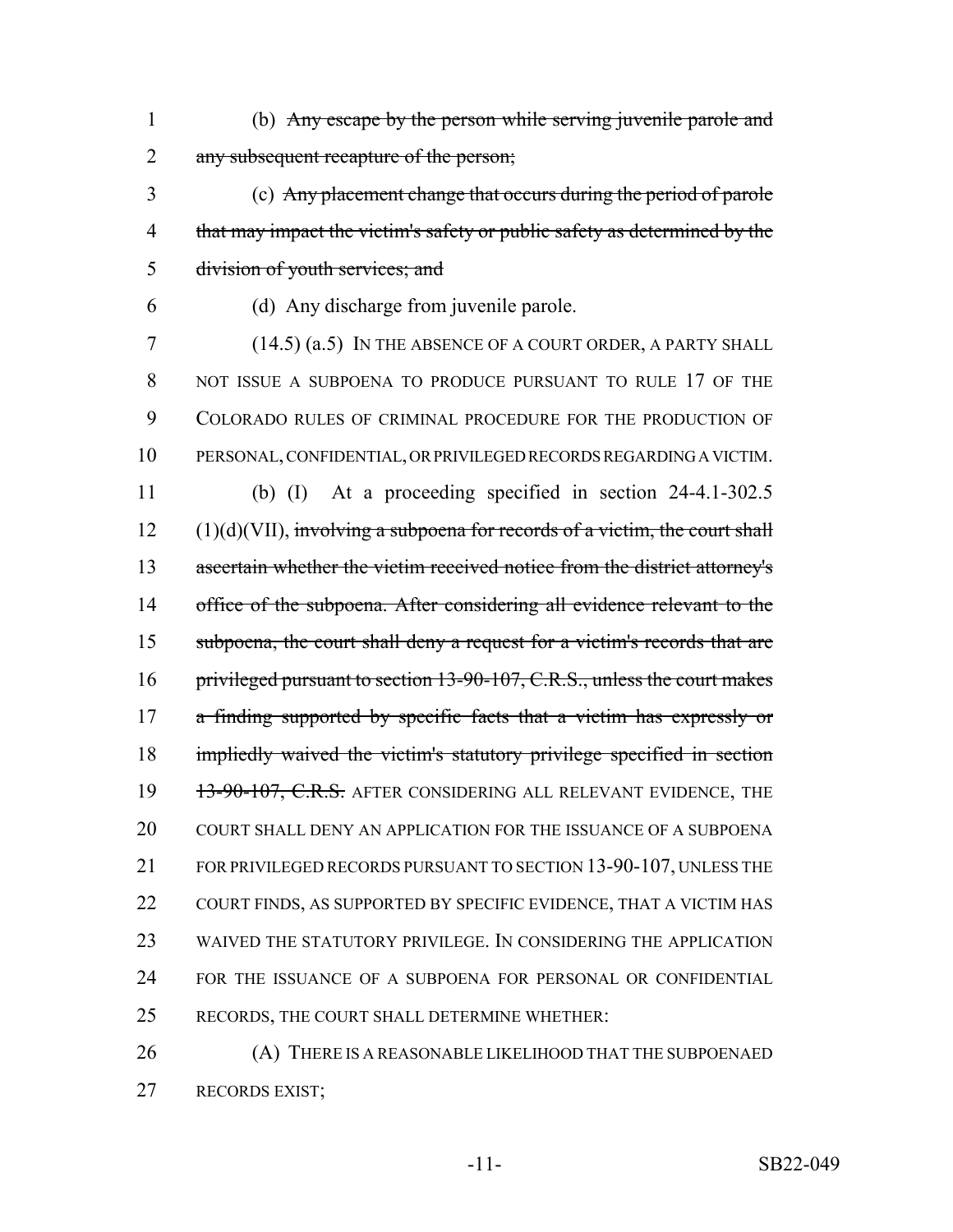(B) THE SUBPOENAED RECORDS ARE EVIDENTIARY AND RELEVANT;

 (C) THE SUBPOENAED RECORDS CANNOT BE REASONABLY PROCURED IN ADVANCE OF THE TRIAL DESPITE DUE DILIGENCE;

 (D) THE PARTY CANNOT PROPERLY PREPARE FOR TRIAL WITHOUT PRODUCTION AND INSPECTION OF THE SUBPOENAED RECORDS, AND FAILURE TO INSPECT THE SUBPOENAED RECORDS IN ADVANCE MAY UNREASONABLY DELAY THE TRIAL; AND

 (E) THE APPLICATION TO REVIEW THE SUBPOENAED RECORDS IS MADE IN GOOD FAITH.

 (II) IF THE COURT CONDUCTS A HEARING ON THE APPLICATION FOR THE ISSUANCE OF SUBPOENAED RECORDS, THE COURT SHALL PROCEED ONLY AFTER INPUT FROM THE VICTIM, UNLESS THE VICTIM IS UNAVAILABLE AND THE COURT FINDS THAT THE DISTRICT ATTORNEY NOTIFIED THE VICTIM OR MADE ALL REASONABLE EFFORTS TO NOTIFY THE VICTIM.

 (d) THE COURT SHALL PROVIDE THE VICTIM OR THE VICTIM'S DESIGNEE WITH TRANSLATION OR INTERPRETATION SERVICES AS NEEDED DURING ALL CRITICAL STAGES OF THE HEARING. THE VICTIM OR THE VICTIM'S DESIGNEE SHALL NOTIFY THE DISTRICT ATTORNEY WITHIN A REASONABLE TIME THAT THE VICTIM OR THE VICTIM'S DESIGNEE NEEDS AN INTERPRETER FOR THE CRITICAL STAGES OF THE HEARING. THE DISTRICT ATTORNEY'S OFFICE SHALL INFORM THE COURT THAT THE VICTIM OR VICTIM'S DESIGNEE REQUESTS THAT THE COURT ARRANGE FOR 23 TRANSLATION OR INTERPRETATION SERVICES.

24 (e) THE COURT SHALL REQUIRE THE DEFENDANT TO BE PRESENT BY APPEARING IN PERSON, BY PHONE, OR VIRTUALLY BY AUDIO OR VIDEO, OR SIMILAR TECHNOLOGY, DURING THE SENTENCING HEARING TO HEAR THE VICTIM'S IMPACT STATEMENT, UNLESS THE COURT EXCLUDES THE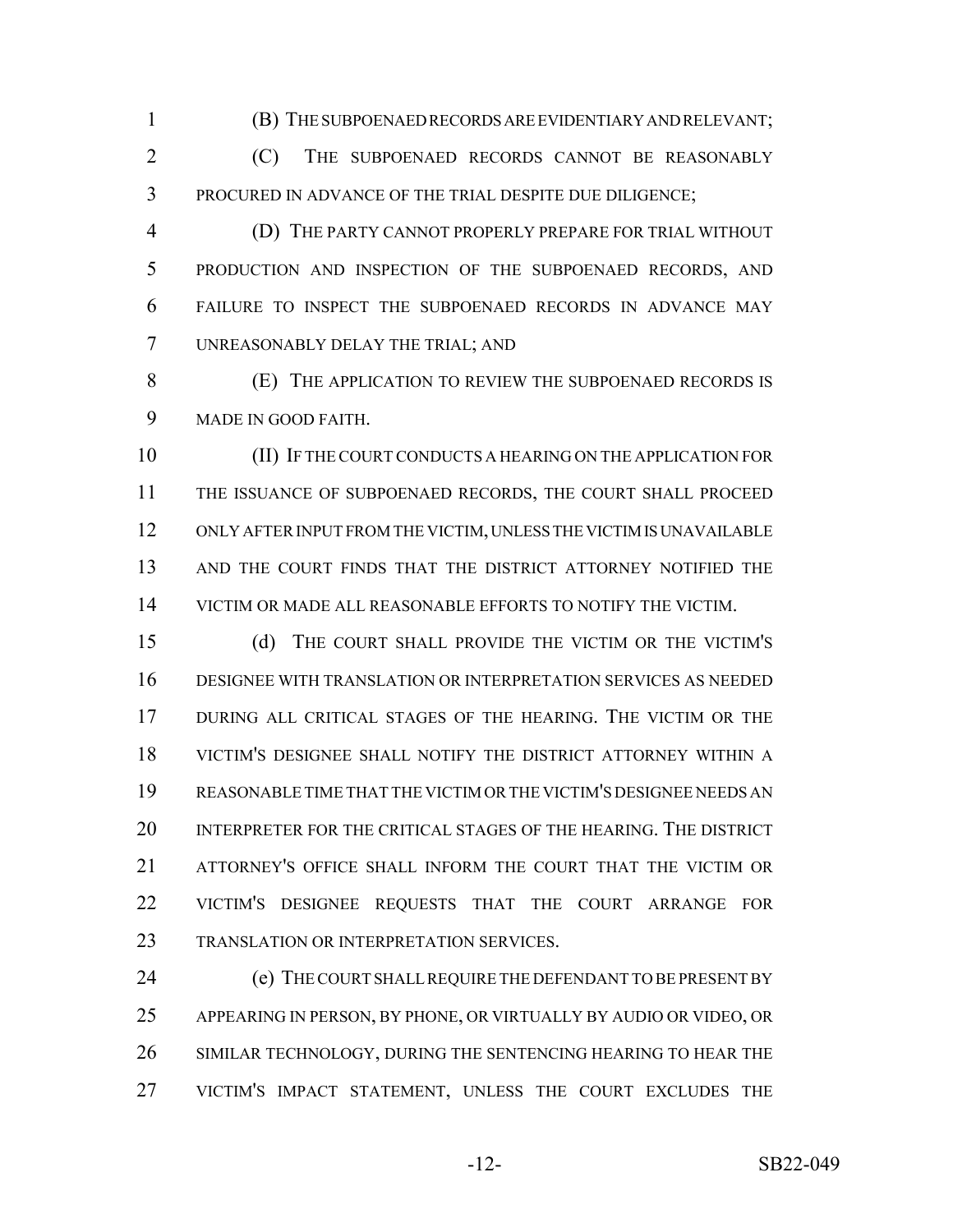DEFENDANT.

 **SECTION 5.** In Colorado Revised Statutes, 16-4-103, **amend** (1) as follows:

 **16-4-103. Setting and selection type of bond - criteria.** (1) (a) At the first appearance of a person in custody before any court or any person designated by the court to set bond, the court or person shall determine the type of bond and conditions of release unless the person is 8 subject to the provisions of section 16-4-101.

 (b) AT A HEARING OTHER THAN AN ADVISEMENT HEARING FOR A PERSON IN CUSTODY BEFORE ANY COURT OR ANY PERSON DESIGNATED BY THE COURT TO MODIFY OR REDUCE BOND, THE COURT SHALL CONDUCT OR 12 SET A BOND HEARING IF THE CASE IS SUBJECT TO PART 3 OF ARTICLE 4.1 OF TITLE 24.

 **SECTION 6.** In Colorado Revised Statutes, 16-4-109, **amend** (1) as follows:

 **16-4-109. Reduction or increase of monetary conditions of bond - change in type of bond or conditions of bond - definitions.** (1) Upon application by the district attorney or the defendant, the court before which the proceeding is pending may increase or decrease the financial conditions of bond, may require additional security for a bond, may dispense with security theretofore provided, or may alter any other 22 condition of the bond. IF THE DEFENDANT APPLIES TO DECREASE THE FINANCIAL CONSIDERATIONS OF BOND OR MODIFY BOND CONDITIONS, THE COURT SHALL SET THE APPLICATION FOR HEARING IF THE CASE IS SUBJECT 25 TO PART 3 OF ARTICLE 4.1 OF TITLE 24.

 **SECTION 7.** In Colorado Revised Statutes, 18-1.3-301, **amend** 27 (1)(f) and (1)(h)(IV) as follows: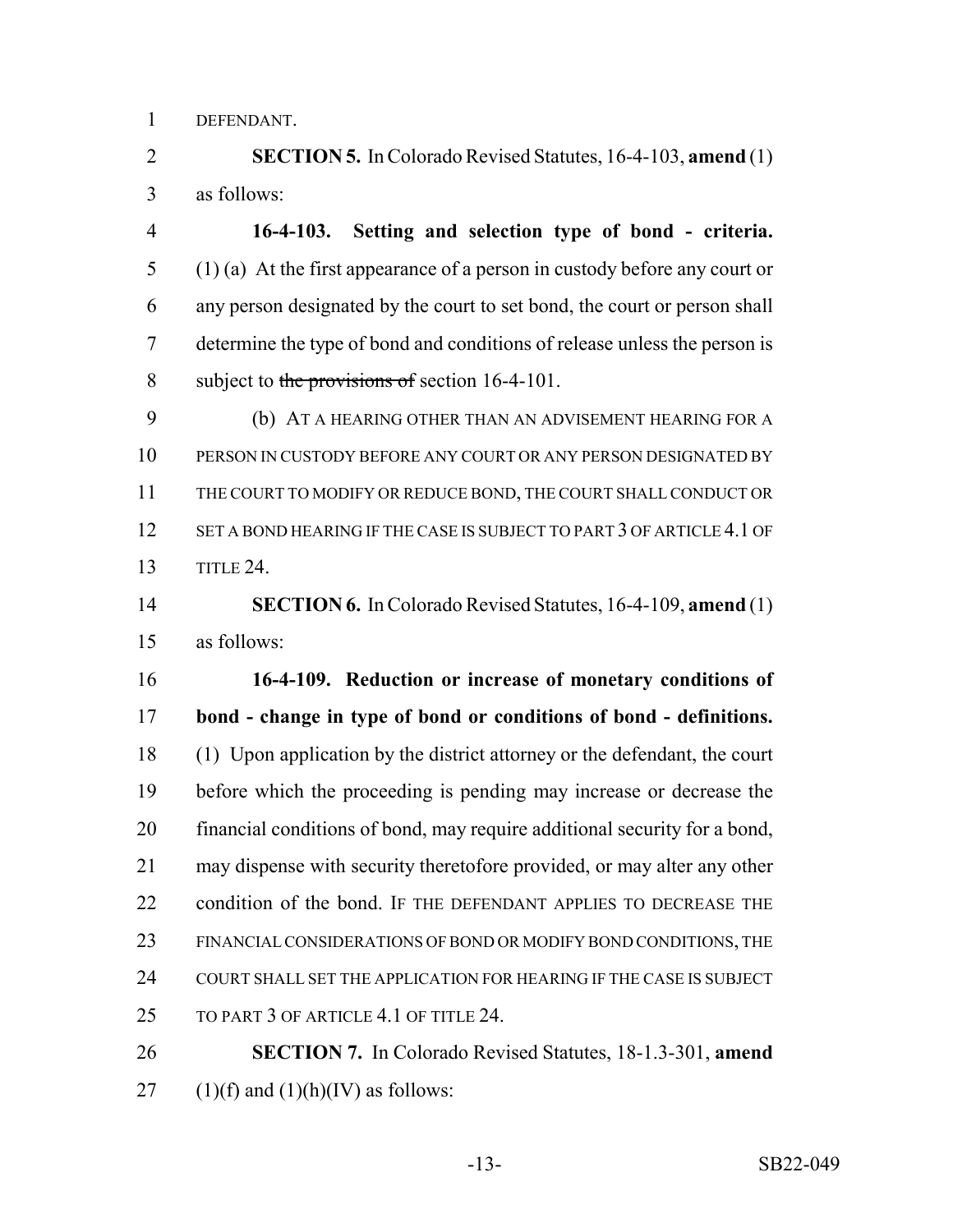**18-1.3-301. Authority to place offenders in community corrections programs.** (1) (f) The probation department of the judicial 3 district in which WHERE THE OFFENDER WAS SENTENCED TO a community 4 corrections program is located shall have HAS jurisdiction over all offenders sentenced directly to a community corrections program, REGARDLESS OF WHERE THE COMMUNITY CORRECTIONS PROGRAM IS LOCATED. Such probation department shall initiate arrest warrants, process reports or other official documents regarding offenders at the direction of the court, coordinate with community corrections boards and community corrections programs, review offender supervision and treatment, authorize offender transfers between residential and nonresidential phases of placement, PROVIDE VICTIM NOTIFICATIONS PURSUANT TO PART 3 OF ARTICLE 4.1 OF TITLE 24, and carry out such other duties as the court directs.

15 (h) (IV) If victim notification is required UNLESS THE VICTIM HAS 16 OPTED OUT OF VICTIM NOTIFICATIONS FROM COMMUNITY CORRECTIONS, the probation officer FOR THE PROBATION DEPARTMENT shall provide 18 victim notification pursuant to part 3 of article 4.1 of title 24, C.R.S. NOTIFICATIONS REGARDING AN OFFENDER'S REQUEST FOR EARLY TERMINATION OF A DIRECT SENTENCE TO COMMUNITY CORRECTIONS, IF THE OFFENDER'S CRIME FALLS UNDER SECTION 24-4.1-302 (1), IN A MANNER CONSISTENT WITH THE EARLY TERMINATION NOTIFICATION REQUIREMENTS DESCRIBED IN SECTION 24-4.1-303 (13.5)(a)(III).

 **SECTION 8. Effective date.** This act takes effect upon passage; except that section 24-4.1-302 (1)(oo), Colorado Revised Statutes, as enacted in section 2 of this act, takes effect March 1, 2022.

**SECTION 9. Safety clause.** The general assembly hereby finds,